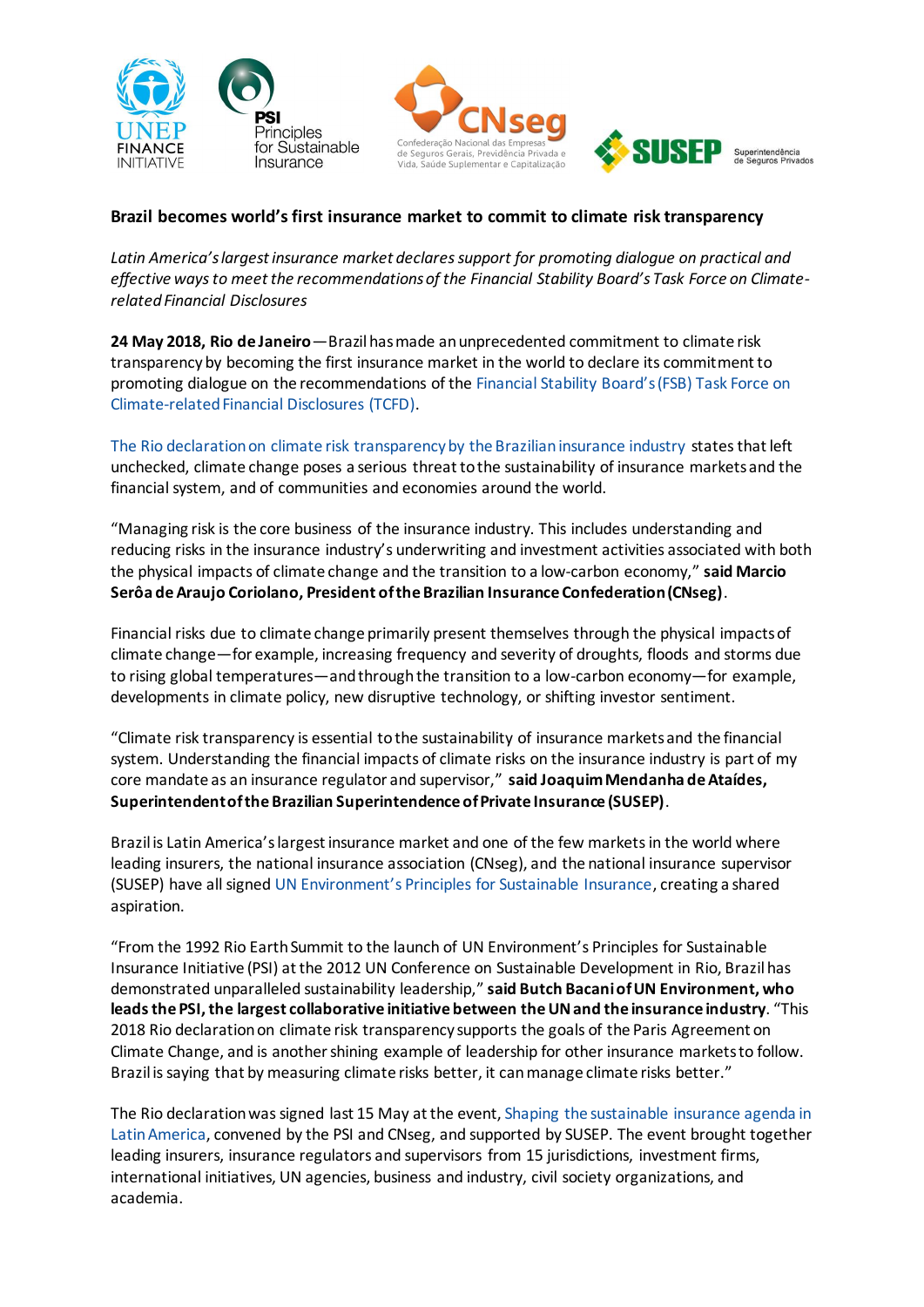

A diverse group of participants attended this landmark international event, coming from Latin America—including Brazil, Costa Rica, Guatemala, Mexico and Paraguay—and from other regions around the world—including Australia, Belgium, France, Germany, Guernsey, Japan, South Africa, Switzerland, The Netherlands, UK and the USA. The aim was to discuss ways to strengthen the insurance industry's contribution to building resilient, inclusive and sustainable communities and economies as risk managers, insurers and investors.

Other topics that were covered include how the PSI is shaping the global sustainable insurance agenda; managing environmental, social and governance risks in non-life insurance underwriting; key sustainability challenges and opportunities in the life and health insurance business; the significance of sustainability issues to insurance regulation and supervision; and sustainable investment strategies, innovations and trends in the insurance industry.

The next PSI event in Latin America will be the first sustainable insurance market event in Costa Rica, which will be held in San José this August.

### **Notes to editors**

### **For more information, please contact**:

Pedro Henrique Fernandes Pinheiro, Manager of Market Conduct Monitoring and International Relations, Brazilian Insurance Confederation (CNseg), Rio de Janeiro T: +55 21 2510 7953 [pedrohpinheiro@cnseg.org.br](mailto:pedrohpinheiro@cnseg.org.br)

# **About the recommendations of the Financial Stability Board's (FSB) Task Force on Climate-related Financial Disclosures (TCFD)**

In June 2017, the TCFD, chaired by Michael R. Bloomberg, released its final recommendations for voluntary climate-related financial disclosures that are consistent, comparable, reliable, clear, and efficient, and provide decision-useful information to lenders, insurers, and investors. The TCFD's 32 members were chosen by the FSB to include both users and preparers of disclosures from across the G20's constituency covering a broad range of economic sectors and financial markets. According to the TCFD, better access to data will enhance how climate-related risks are assessed, priced, and managed. Companies can more effectively measure and evaluate their own risks and those of their suppliers and competitors. Investors will make better informed decisions on where and how they want to allocate their capital. Lenders, insurers and underwriters will be better able to evaluate their risks and exposures over the short, medium, and long-term.

#### [www.fsb-tcfd.org](http://www.fsb-tcfd.org/)

#### **About the Brazilian Insurance Confederation (CNseg)**

CNseg is the association that represents Brazilian life, non-life and supplementary health insurers, open private pension entities, and capitalization companies.

[http://cnseg.org.br](http://cnseg.org.br/)